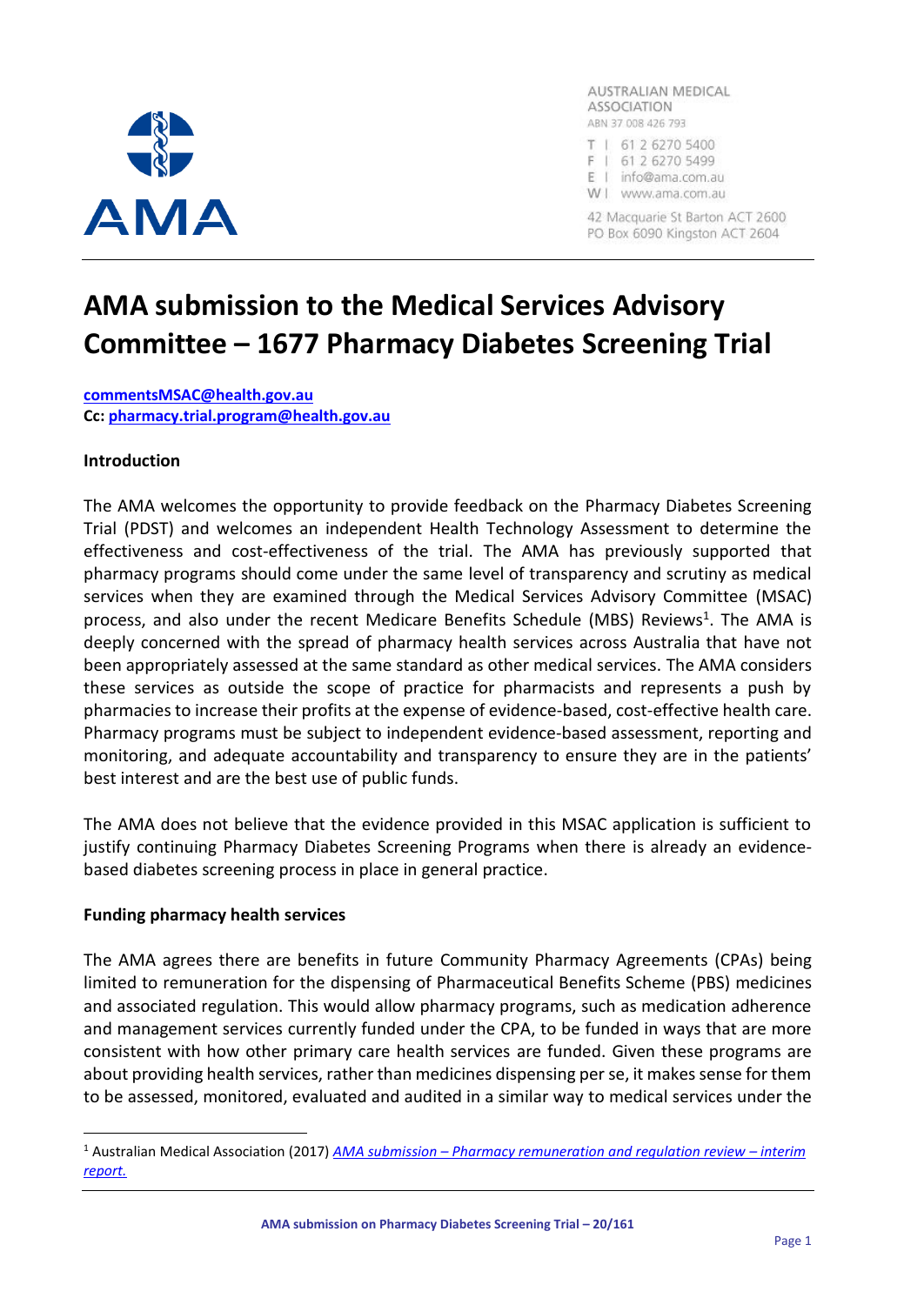MBS. \$1.26 billion (including \$50 million for the Pharmacy Trial Program) was provided to pharmacies under the Sixth CPA<sup>2</sup> without this level of transparency and accountability. This MSAC process is the first time evaluations of pharmacy programs under the CPA have been made (relatively) public. Moving pharmacist health services outside of the CPA would also open the way for more flexible models of funding, for example, support for pharmacists working within a general practice team and other innovative, patient-focused models of care.

# **Assessing health services**

The Review of Pharmacy Remuneration and Regulation<sup>3</sup> provided a set of principles for the programs offered in community pharmacy to uphold. The AMA considers this MSAC process to at least begin providing appropriate scrutiny of pharmacy services, as recommended by the Review. The first principle is that "programs should be based on evidence of clinical and costeffectiveness and the health benefits they provide to the community".

The Department of Health's *Population Based Screening Framework<sup>4</sup>* highlights specific criteria that must be met when considering a screening program, including that the benefits outweigh the harms and that there is community consensus that the benefits outweigh the financial costs<sup>5</sup>. While the PDST does not fit the definition of a population screening program, the Framework provides appropriate guidance to refer to when determining the appropriateness of the PDST. In particular, the Framework outlines that screening programs require a high level of evidence from high quality randomised controlled trials and systematic reviews.

Any cost-benefit analysis would also need to take into account the indirect costs of delayed or missed diagnoses leading to higher cost care, that are more likely when care is fragmented by patients relying on health care provided by a pharmacist (see section on general practice).

## **The Pharmacy Diabetes Screening Trial**

The AMA does not believe there is a high level of quality evidence for pharmacy diabetes screening programs. A meta-analysis cited<sup>6</sup> by the PDST researchers highlights that most studies were observational, and studies overall had significant variation in outcomes (referral to patient's practitioner and uptake of referral), with high rates of attrition between screening and follow up. High proportions of patients did not attend follow up appointments. Two of the four Australian studies included in the analysis were rated as 'poor quality'<sup>7</sup>. The AMA is concerned that similar poor results could occur if the screening program continues in Australia.

<sup>2</sup> Department of Health (2020) *[Pharmacy Trial Program.](https://www1.health.gov.au/internet/main/publishing.nsf/Content/pharmacy-trial-programme)*

<sup>3</sup> Department of Health (2017) *[Review of pharmacy remuneration and regulation](https://www1.health.gov.au/internet/main/publishing.nsf/content/7E5846EB2D7BA299CA257F5C007C0E21/$File/review-of-pharmacy-remuneration-and-regulation-final-report.pdf) – final report.*

<sup>4</sup> Department of Health (2018) *[Population Based Screening Framework](https://www.health.gov.au/sites/default/files/documents/2019/09/population-based-screening-framework_0.pdf)*.

<sup>5</sup> See also: World Health Organization (2020) *[Screening programs: a short guide.](https://apps.who.int/iris/bitstream/handle/10665/330829/9789289054782-eng.pdf)*

<sup>6</sup> Krass et al (2017) *Pharmacy diabetes screening trial: protocol for [a pragmatic cluster-randomised controlled trial](https://bmjopen.bmj.com/content/7/12/e017725)  [to compare three screening methods for undiagnosed type 2 diabetes in Australian community pharmacy.](https://bmjopen.bmj.com/content/7/12/e017725)* BMJ Open

<sup>7</sup> Willis et al (2014) *[The effectiveness of screening for diabetes and cardiovascular disease risk factors in a](https://journals.plos.org/plosone/article?id=10.1371/journal.pone.0091157)  [community pharmacy setting.](https://journals.plos.org/plosone/article?id=10.1371/journal.pone.0091157)* PLOS one.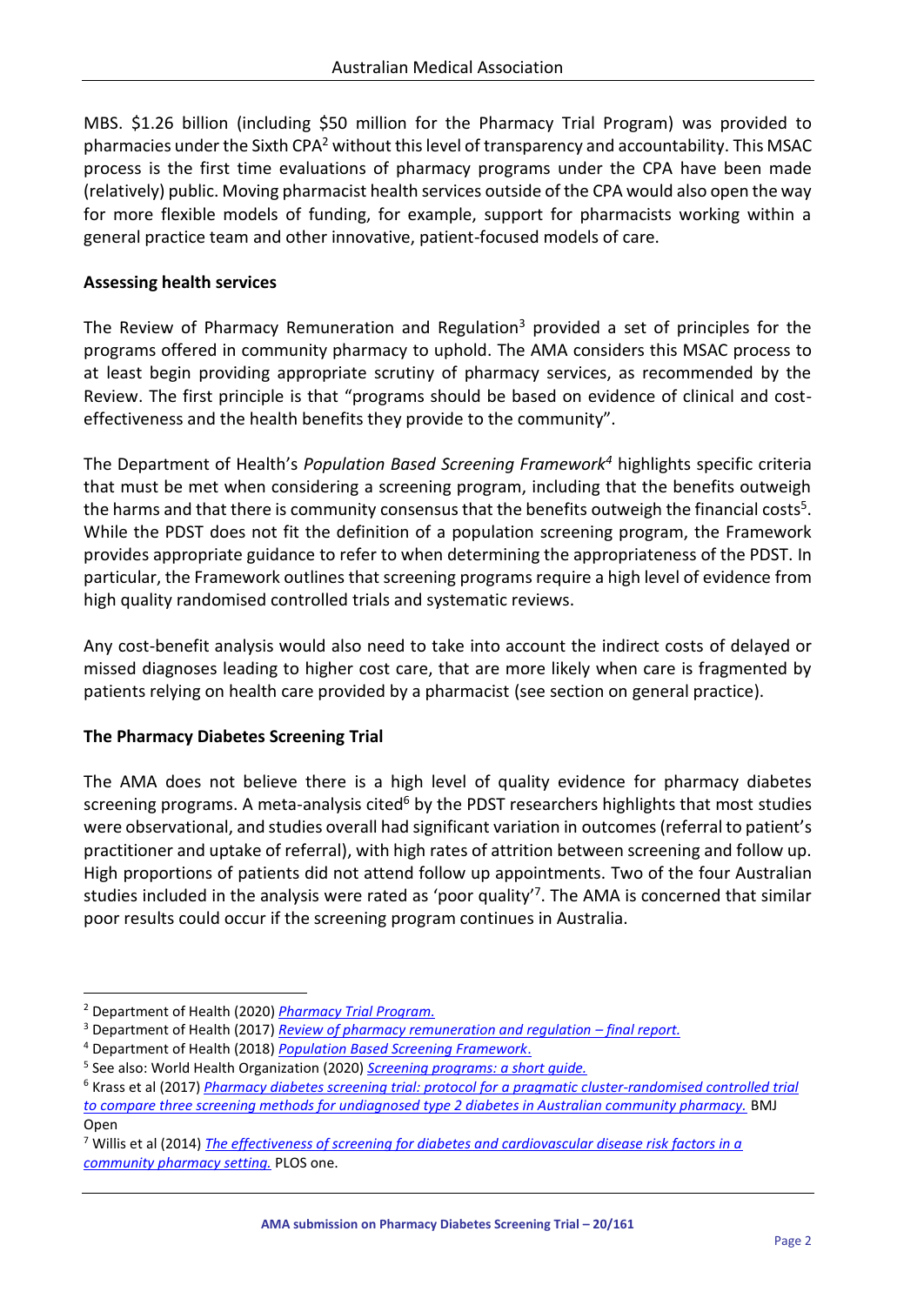Medical services are typically backed by several high quality studies before they even considered through the MSAC process<sup>8</sup> In contrast, the PDST is only one trial that does not research the effectiveness or cost-effectives in the context of wider public health or other more readily available and evidence-based medical services. Rather, it provides an analysis *between* different pharmacy diabetes screening models that is largely based on economic analysis. It is unclear whether this study has been peer-reviewed and it appears that full trial results will not be publicly available until after the HTA assessment<sup>9</sup>. It is unclear how researchers determined GP-based costs and how potential cost offsets were measured. It is also unclear whether the trials had acceptable follow up and referral uptake in comparison to general practice robust recall systems. Without this information, and the fact that many results have been redacted in the MSAC Executive Summary, it is difficult to determine a full view on the PDST.

The PDST itself is sponsored by the Pharmacy Guild of Australia<sup>10</sup>, an organisation that aims to represent the interest of their members - community pharmacies (businesses). This represents a direct conflict of interest because Guild members will directly benefit from government funding and an increase in profits by expanding the program. Ideally, research should be independent.

The AMA is also concerned that pharmacies are actively recruiting and marketing unnecessary and expensive pathology tests to their customers under the cover of 'health screening'. For example, the clinical guidelines state that patients without a high risk of type 2 diabetes should only be screened using AUSDRISK every three years from when they reach 40 years of age<sup>11</sup>. In contrast, the PDST allows anyone aged 35-74 to be screened more regularly (the customer can participate if they have not had a recent diabetes test in the past 12 months). It is also unclear how the pharmacist plans to confirm whether the patient has had a recent diabetes test which was likely initiated by a general practitioner and not the specific pharmacy. This will be crucial to determine whether costs and services are being duplicated. The AMA believes this perfectly illustrates the push by pharmacies to increase profits at the expense of evidence-based, cost effective health care.

The AMA would also expect these services to be regularly independently audited to ensure diabetes screening offers to patients were clinically necessary and not over-serviced, and that the program was effective in ensuring patients went to their GP.

## **General practice**

The AMA opposes proposed reforms that fragment care and provide a lower quality service than medical practitioners. It is internationally recognised that GPs are the cornerstone of a successful primary healthcare system, and countries with a strong general practice have better health outcomes<sup>12</sup>. The patient-centred medical home model (PCMHM) is a well-regarded system of

<sup>8</sup> Department of Health (2019) *[Medical Services Advisory Committee](http://www.msac.gov.au/internet/msac/publishing.nsf/Content/FAQ-01#FAQ1.15) – Frequently Asked Questions.*

<sup>9</sup> Department of Health (2020) *[Pharmacy Trial Program](https://www1.health.gov.au/internet/main/publishing.nsf/Content/pharmacy-trial-programme#HTA)*.

<sup>10</sup> National Health and Medical Research Council (2017) *Australian clinical trials – [The Pharmacy Diabetes Screening](https://www.australianclinicaltrials.gov.au/anzctr/trial/ACTRN12616001240437)  [Trial: a comparison of three community pharmacy based approaches to screening for type 2 diabetes on](https://www.australianclinicaltrials.gov.au/anzctr/trial/ACTRN12616001240437)  [proportions of newly diagnosed type 2 diabetes cases.](https://www.australianclinicaltrials.gov.au/anzctr/trial/ACTRN12616001240437)*

<sup>&</sup>lt;sup>11</sup> Royal Australian College of General Practitioners (2020) *Management of type 2 diabetes: A handbook for general [practice](https://www.racgp.org.au/getattachment/41fee8dc-7f97-4f87-9d90-b7af337af778/Management-of-type-2-diabetes-A-handbook-for-general-practice.aspx)*

<sup>12</sup> The World Health Organisation (2008) *The World Health Report 2008 - [primary health care \(now more than ever\).](https://www.who.int/whr/2008/en/)*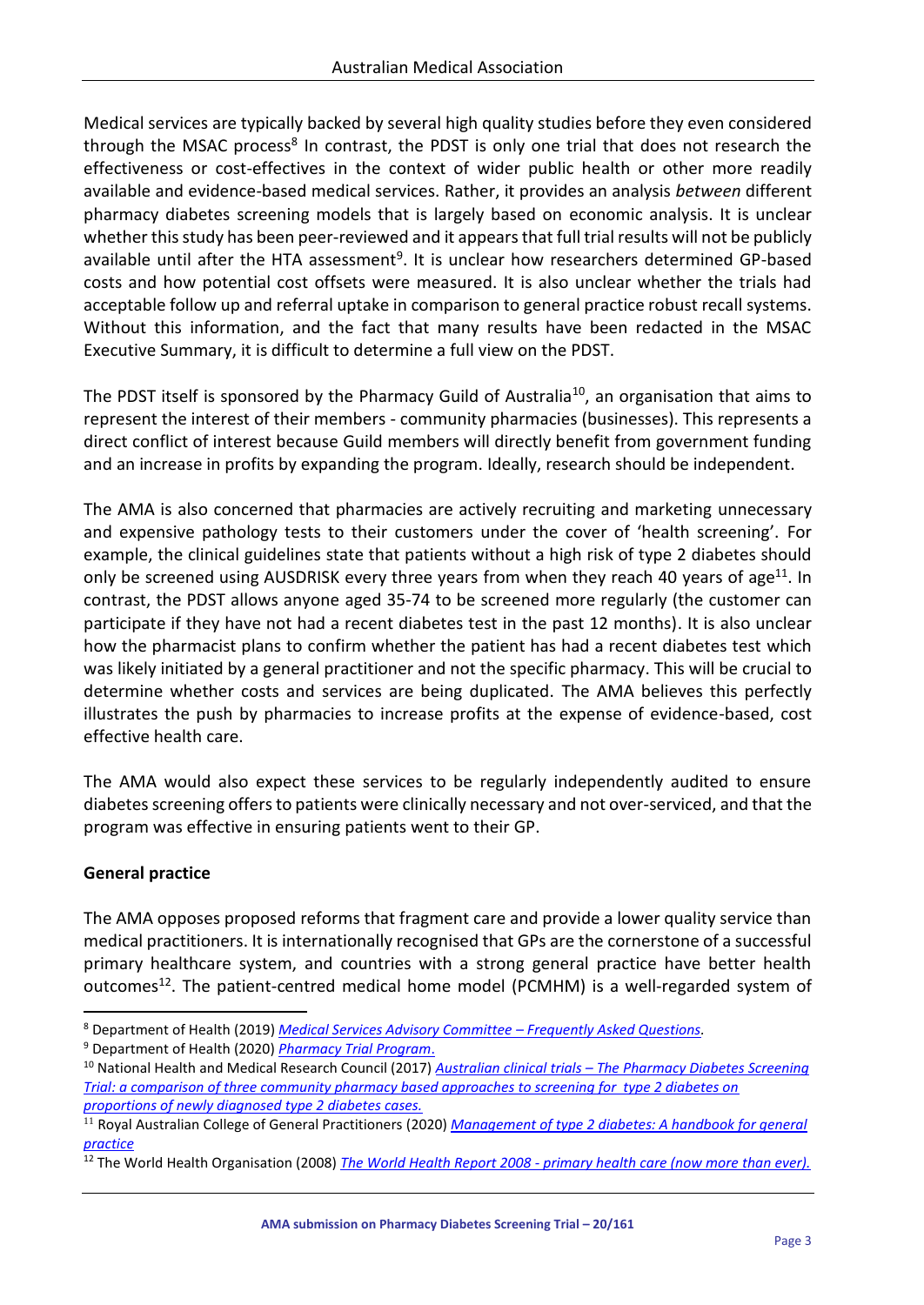integrated care that is more efficient, reduces hospital admissions and provides better support for patients<sup>13,14</sup>. Despite a move towards the PCMHM, fragmentation of care, such as the PDST, is becoming more common as health system pressures grow. Poorly coordinated patient care within the health system and inadequate links between health and social services results in poorer health outcomes and increased health care costs<sup>15</sup>. Ill-considered cost reduction strategies, like task substitution of non-medical health professionals for GP-led patient care, are increasingly proposed as a solution to these pressures. Government should be focusing on increasing funding and support for general practice instead of seeking ways to produce lowerquality care solutions that are not necessarily cheaper in the long term. For example, the AMA believes that investment into general practice pharmacists is a more valuable method of providing holistic care while improving engagement between pharmacists and GPs<sup>16</sup>.

Pharmacies in the community play an important role in providing medicines information to the public and ensuring that all Australians have access to medicines in a timely and safe manner. However, medical practitioners are the only health professionals trained to fully assess a person, initiate further investigations, make a diagnosis, and understand and recommend the full range of clinically appropriate treatments for a given condition.

There is so much more to patient care than simply completing a screening tool and the AMA is concerned that patients with or at risk of type 2 diabetes will be subjected to a tick box exercise in retail pharmacies. General practitioners are already best placed in advising their patients about prevention, diagnosis, and treatment of type 2 diabetes and can help their patient achieve health goals such as improving their diet, BMI, physical activity, cigarette, and alcohol consumption<sup>17</sup>. Patients with, or at risk of, type 2 diabetes typically have other health conditions and concerns that are best addressed through their usual GP. Almost half of patients with type 2 diabetes have two or more additional health conditions, and more than 80 per cent will have multimorbidity within 16 years of being diagnosed<sup>18</sup>. In most cases, tests and/or several medications are required, and some patients may require specialist referral. Pharmacists cannot initiate or prescribe these requirements.

While the AMA understands that under the PDST pharmacists refer patients to their GP if they identify test results above a certain threshold, it is in the patient's best interest that they receive a more holistic, person-centred approach at their general practice at the beginning of their patient journey so they receive appropriate education around prevention and risk factors, and all the required referrals and tests are ordered and conducted in a more efficient manner at the medical practice and associated pathology centres. The PDST adds an unnecessary step for patients that is out of sync with holistic care.

<sup>14</sup> NSW Government (2021) *Navigating the health care neighbourhood – benefits for health professionals.* 

<sup>16</sup> Australian Medical Association (2015) *general practice pharmacists – improving patient care.*

<sup>13</sup> NSW Government (2021) *Navigating the health care neighbourhood – What is the patient centred medical home model?*

<sup>15</sup> Frandsen BR, et al (2015) *Care fragmentation, quality, and costs among chronically ill patients*. Am J Manag Care 2015;21:355–62

<sup>&</sup>lt;sup>17</sup> Royal Australian College of General Practitioners (2020) *Management of type 2 diabetes: A handbook for general practice.*

<sup>18</sup> Royal Australian College of General Practitioners (2020) *Management of type 2 diabetes: A handbook for general practice*.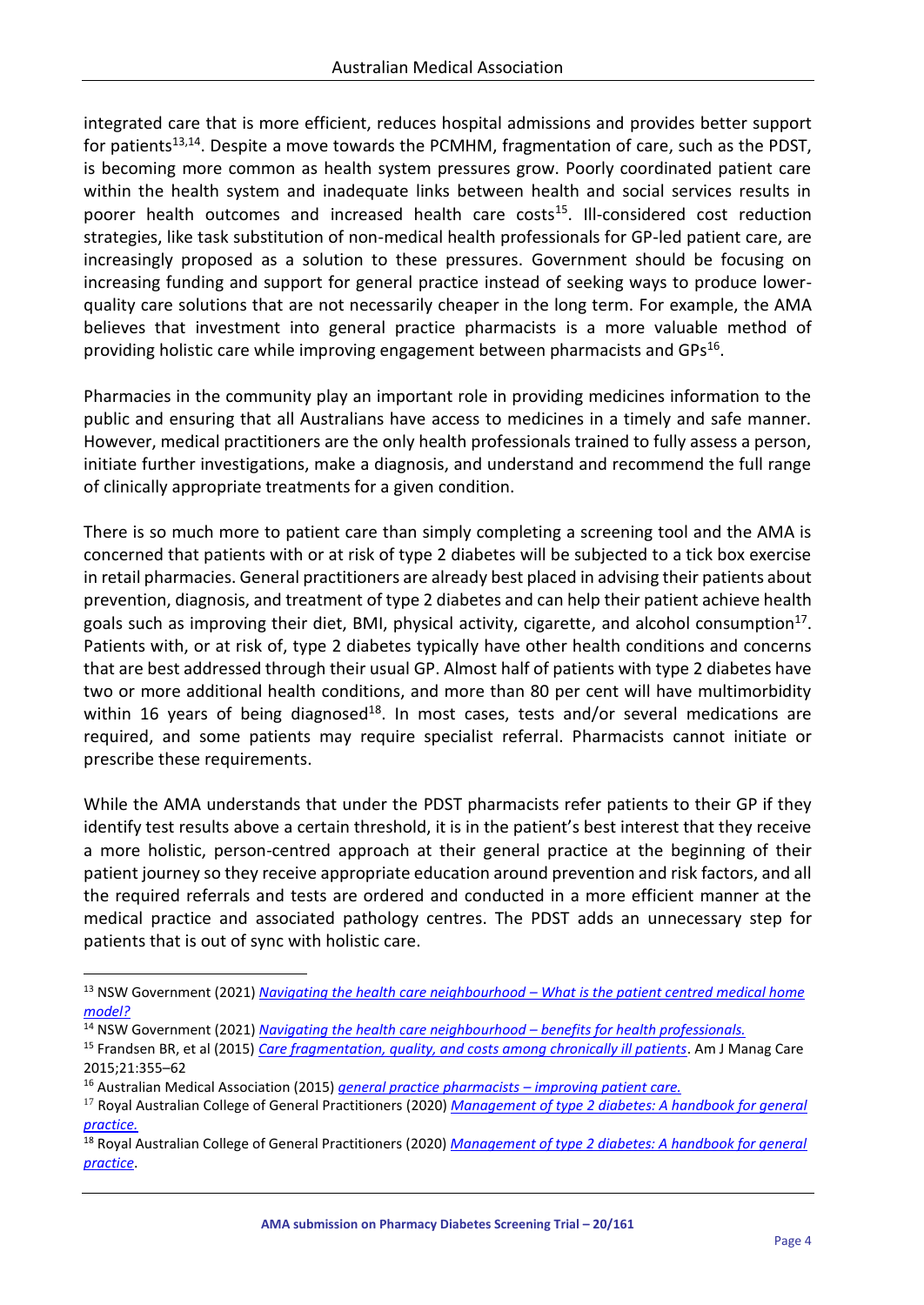## **Scopes of practice**

Current scopes of practice exist to protect patient safety and ensure patients receive best value, high quality care. The AMA considers pharmacists undertaking expanded roles, including nonmedicine related tasks such as the PDST, to be expanding their scope of practice.

Under the Health Practitioner Regulation National Law Act, which governs the practice of registered health practitioners, the national boards are responsible for setting the accreditation standards for education and training for the knowledge, skills and professional attributes to practise the profession.

To ensure patient safety and cost-effectiveness for the health care system, any expanded scopes of practice by non-medical health practitioners should be underpinned by a process that ensures:

- there are no new safety risks for patients;
- the change to scope of practice is rationally related to the practice of the profession and to core qualifications and competencies of their profession;
- the change in scope of practice is consistent with the evolution of the healthcare system and the dynamics between health professionals who work in collaborative care models;
- the training opportunities for other health practitioner groups is not diminished; and
- the cost to the health care system will be lower than the current service offering, taking account of supervision costs.

In addition, processes for expanding scopes of practice should also ensure that:

- the required competencies are predetermined, and accredited training and education programs are available to deliver those competencies; and
- there are documented protocols for collaboration with other health practitioners.

The AMA is not aware of the above considerations and processes being undertaken by the Pharmacy Board prior to the Pharmacy Guild determining an expansion in pharmacists' scope of practice. The AMA recommends MSAC consults the Pharmacy Board to determine their views on the above and if necessary, conduct a consultation on expanding pharmacist scopes of practice into medical services.

#### **Conclusion**

The AMA welcomes the MSAC assessment for the PDST, so the program's effectiveness and costeffectiveness is determined by the same process that assesses all other health services. The AMA has several concerns if pharmacy diabetes screening programs are to receive future government funding, due to the lack of high-quality evidence that these programs are in the patients' best interest, in the context of wider public health and existing primary care services. The AMA values pharmacists as experts in medicines and there are more pressing and useful models of care involving pharmacists that should be considered as part of a patient-centred medical home model rather than further fragmenting care.